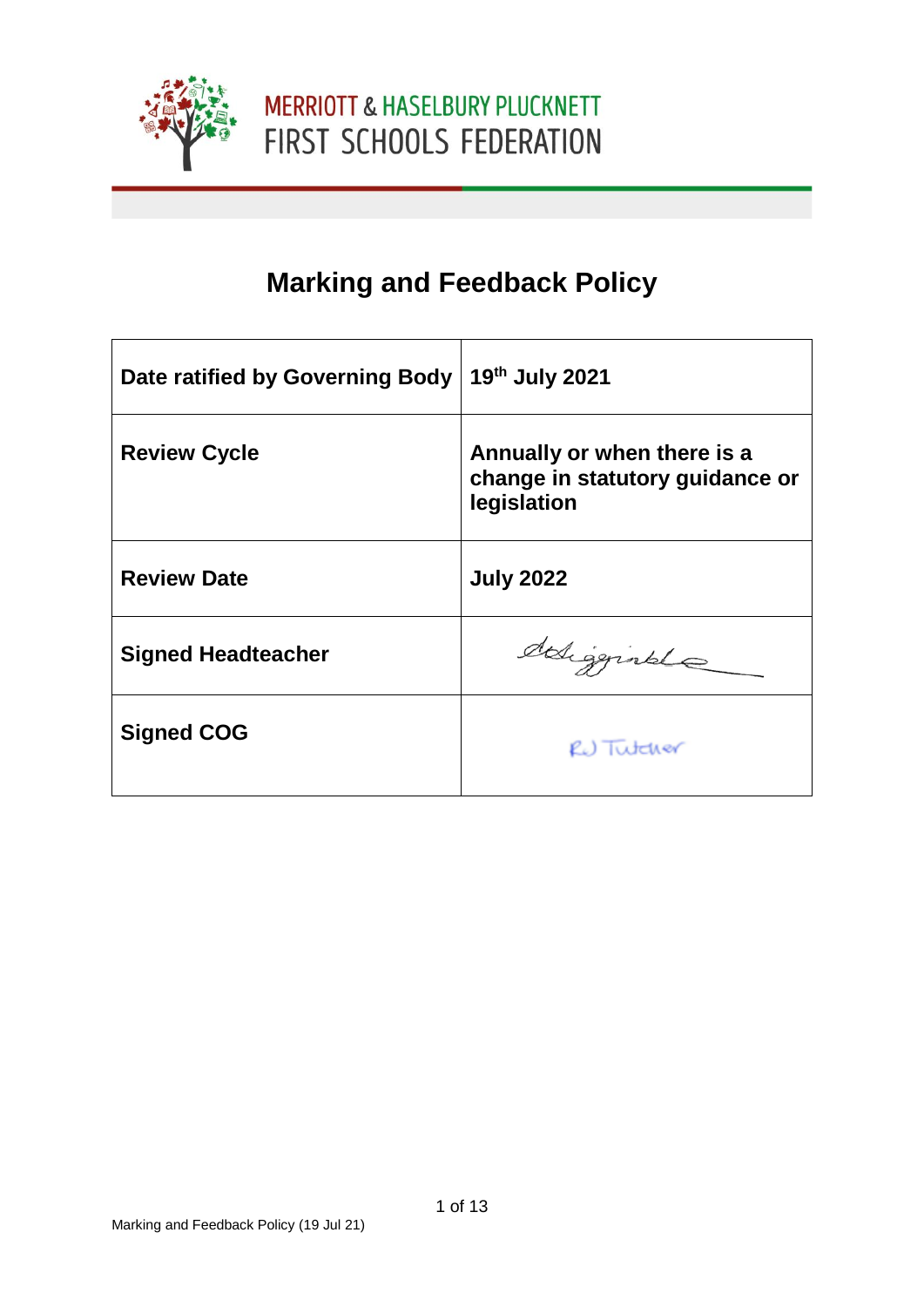

**1. Philosophy** We believe that constructive marking and feedback helps to raise standards. The purpose of this policy is to make explicit how teaching staff mark children's written learning and provide feedback. All members of staff are expected to be familiar with the policy and to apply it consistently. Written marking will be monitored regularly and contribute towards the school's overall monitoring cycle.

### **2. We also believe:**

- a. marking or verbal feedback of pupils' learning in all subjects should be regarded as a regular means of communication with pupils about their individual progress.
- b. this communication needs to be in a form which is comprehensible and clearly able to be understood by the individual pupil.
- c. the feedback on progress that this represents should inform the next step in a pupil's learning.
- d. Standard English (grammar and spelling) should be addressed.

### **3. The agreed practice of marking must be:**

- a. consistently applied by all staff.
- b. clear in its purpose.
- c. manageable.
- d. productive in its outcomes.
- e. informed by pupils' individual learning needs and previous assessments.

**4. Principles** Teachers spend a large proportion of their time marking and assessing pupils' written learning. In order to achieve a whole school approach, marking methods are agreed and are:

- a. Central to classroom practice.
- b. Part of effective planning.
- c. Consistent across year groups.
- d. Developmental across the Key Stage.
- e. Sensitive and constructive.
- f. Consistently applied by all those working with children in school, including supply and student teachers and support staff.
- g. Monitored by subject TLA leaders.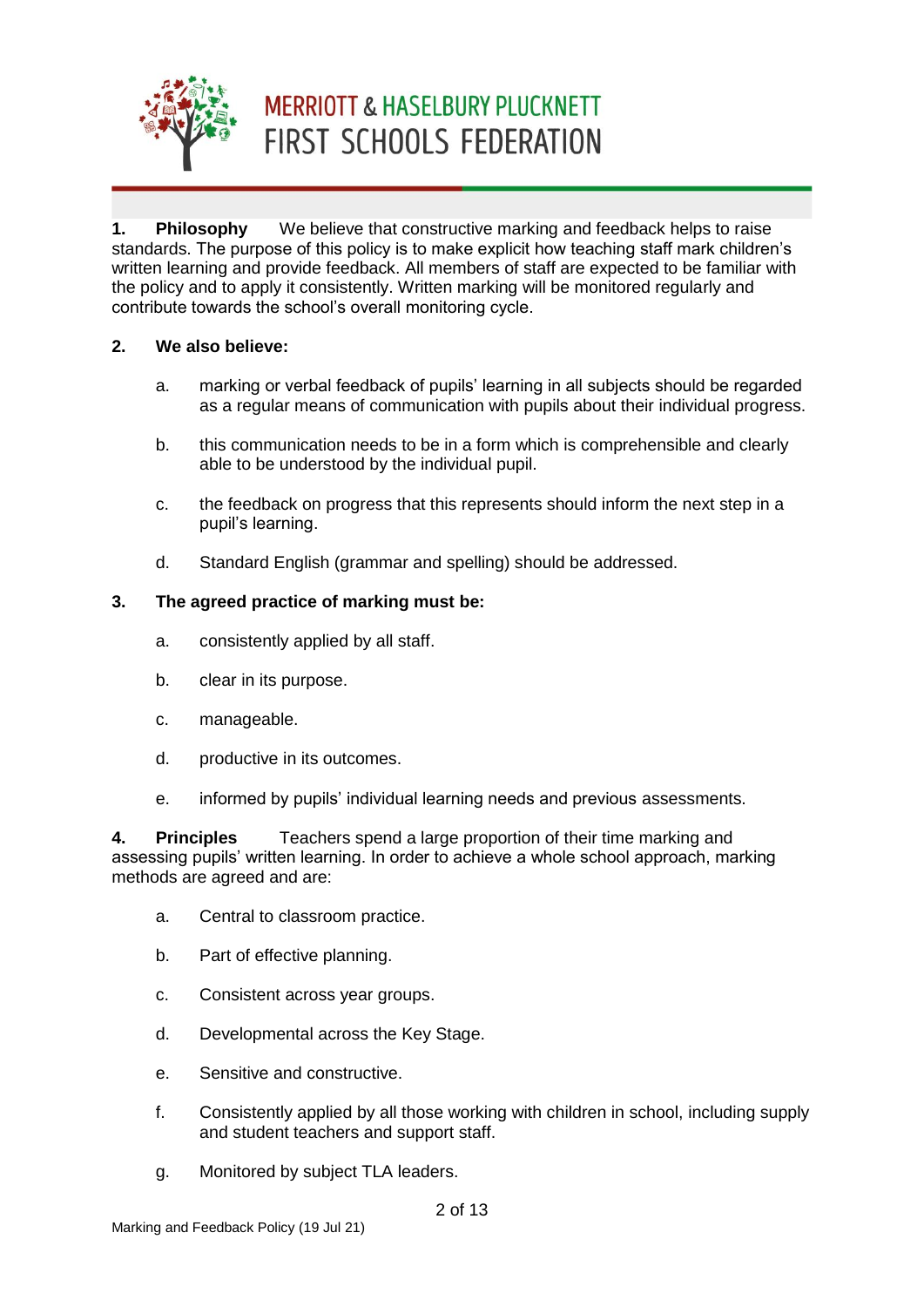

h. Clearly displayed in classrooms, in their books and children's attention must be regularly drawn to these.

### **5. Pupils are also central to this approach by:**

- a. Being encouraged to comment on the work themselves before handing it in or discussing it with the teacher.
- b. Given the opportunity to self-assess individually, in pairs, or in groups.
- c. Given time to act upon feedback given.

#### **6. The pupils can therefore:**

- a. Keep track of what has been done and what still needs to be done in the time available.
- b. Know the expectation of the teacher.
- c. Start to evaluate against the criteria, seeking help where needed.
- d. Be in a position to mark his or her own work or cooperate with a response partner.
- e. Confidently work with others who share the same criteria.
- f. Engage in a meaningful plenary to the lesson.

**7. How do we mark and give feedback on children's work?** Children's work needs to be marked in a consistent colour that can be clearly seen and is usually black. The school makes use of a variety of forms of marking / feedback:

#### **8. Verbal Feedback**

- a. Children should receive regular oral feedback. This may be to correct a child's understanding or to extend the child's learning. Their written learning will then be marked using the code in **Annex A**. Children of all ages need verbal feedback but this is particularly important in the early years and KS1 where children may be unable to read a written comment. In Early Years, the children work mostly in small groups. The teacher will always discuss the work with the child and give feedback orally, therefore, aspects of the marking code are not appropriate. Written comments are not usually used as feedback for our youngest learners but may:
	- i) Provide an explanation of what the child has produced (e.g., A description of a picture; a comment made by the child about the picture; the writing decoded for others to read.)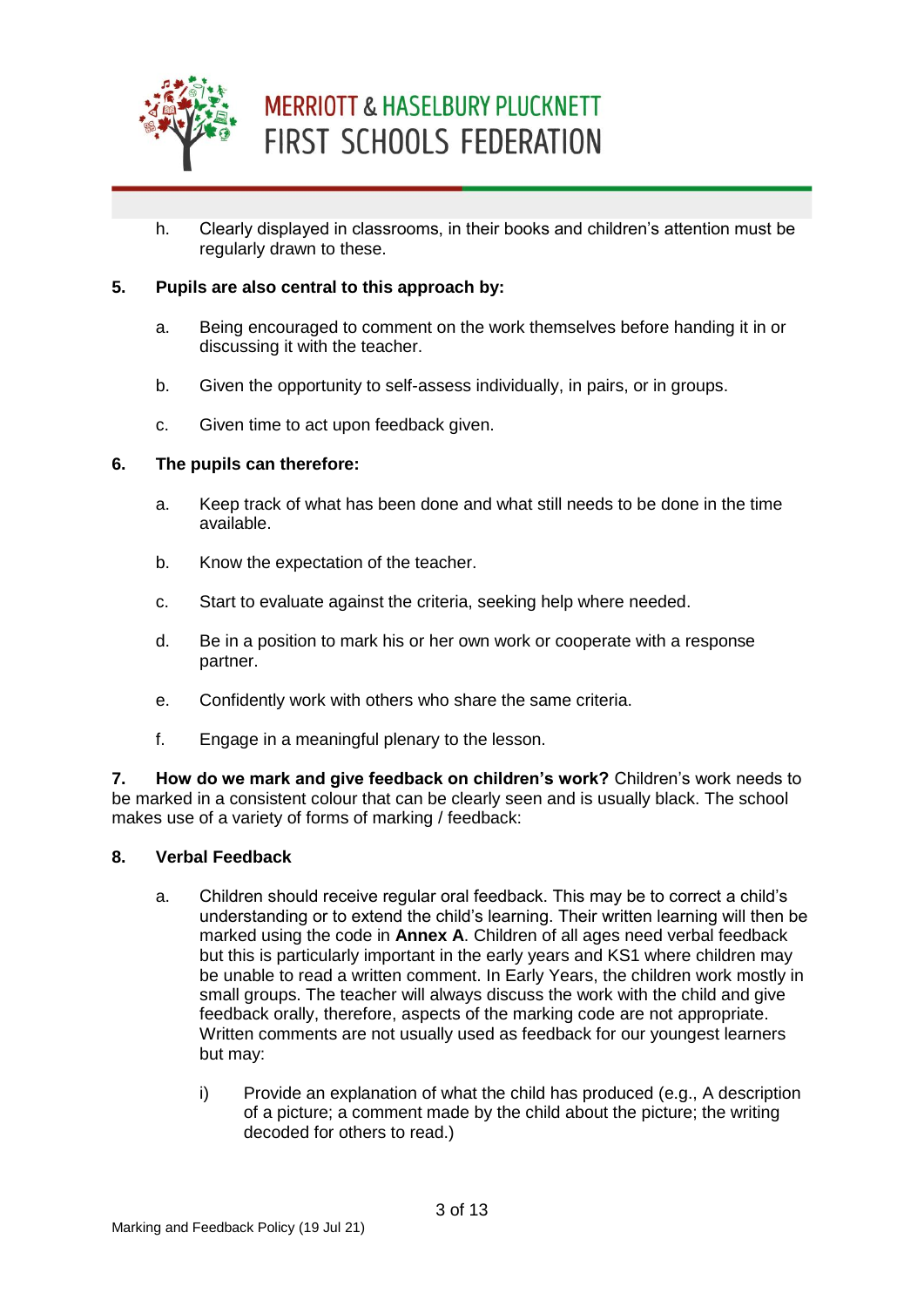

- ii) Highlight an objective that the child has met or on progress that has been made.
- b. Teachers employ differentiation of feedback in a manageable way and at the same time ensure that pupils know they can move forward. This can be achieved by modifying the comments made to suit the ability and age of the pupils.

**9. Quality Focused Marking** Some pieces will be marked in greater detail and should always relate to the learning objective and any success criteria formulated as part of the lesson or unit of work. On average, one piece of children's work in English and Maths will be marked in this in-depth way each week and more frequently for disadvantaged pupils and those pupils who need to make rapid progress to catch up with their peers. It is acknowledged that in teaching sequences this may be more than once a week in some weeks and less frequently in other weeks. Marking should provide a focused comment which should help the child to 'close the gap' between what they have achieved and what they could have achieved. Pupils should have time to respond to this in-depth marking.

### **10. Marking Improvement Prompts**

- a. Reminder prompt: linked to success criteria and '*We Are Learning Too*' (WALT) e.g., Say more about...... Explain this for me....
- b. Scaffolded prompt: A sentence given by teacher with missing words or an open-ended question e.g. Could you try and make the ending more interesting? Describe the… Show me a sentence with …
- c. Example prompt: giving two or more alternatives or asking the child for an idea of their own.

**11. Spellings and Grammar** Children will be encouraged to use correct spelling rules and grammar. Errors will be identified and feedback will be given as appropriate. Children will be expected to spell high frequency words appropriate to their age-group as detailed in the 2014 National Curriculum and marking will reflect this expectation. Teachers will use their professional judgement to avoid 'over- marking' grammatical or spelling errors.

**12. Highlighter pens** Highlighter pens are used in English lessons but has been extended to any lesson or subject as a way of identifying sections of work which meet the learning objectives/success criteria and parts which need editing / further thinking. This is an important tool when marking in depth:

- a. Orange Opportunity to perfect it.
- b. Green This is great work (e.g., highlighting words and phrases against the success criteria).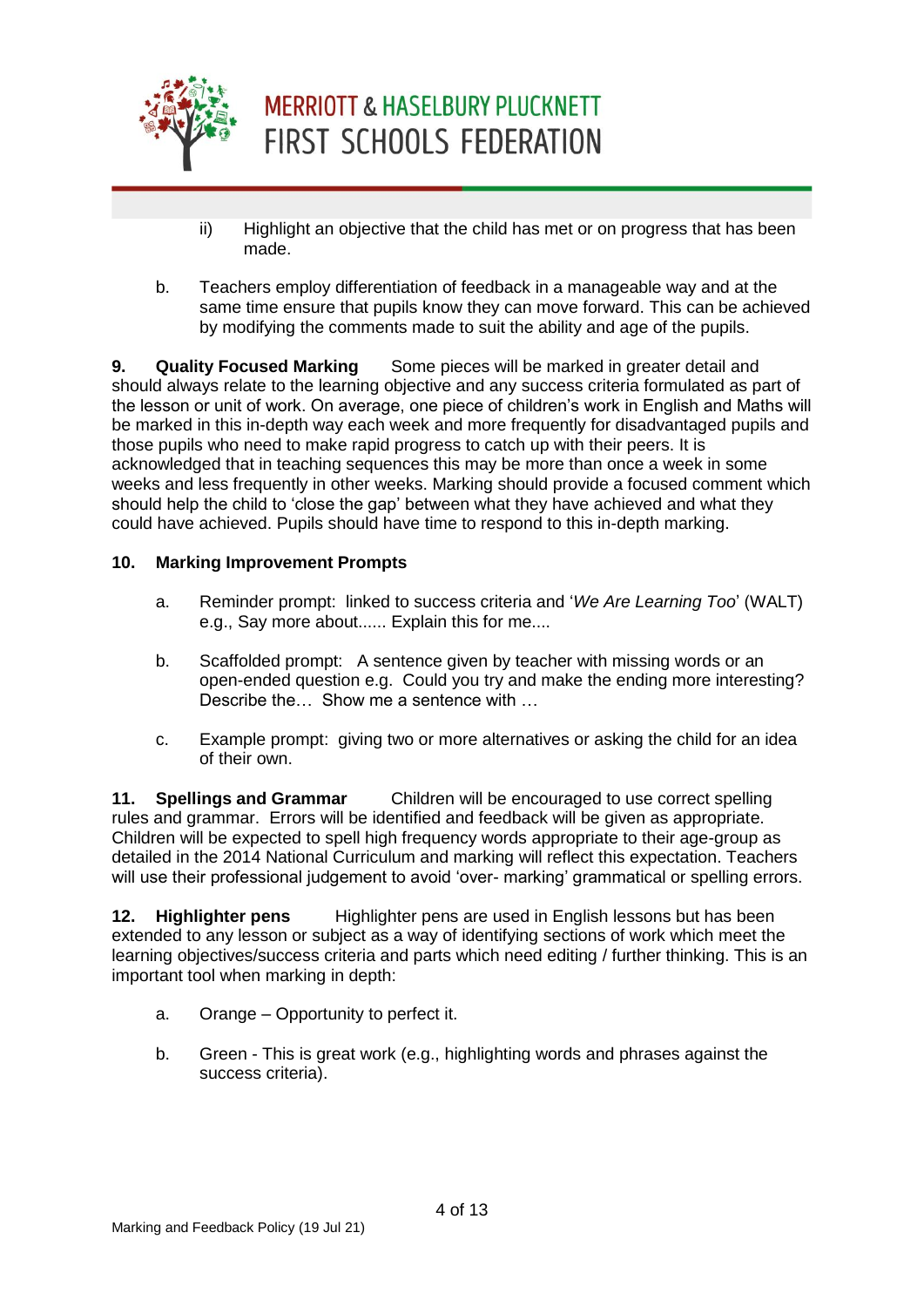

## **13. Polishing Pens**

- a. Polishing pens will be used by the children to make corrections and improvements to their work in response to teacher feedback. This is particularly important on work which has been marked in depth.
- b. Where teachers have identified spelling, grammar and punctuation errors, these will be highlighted in orange as in **Annex A** so that the children can see clearly where the alterations need to be made. Children will have time to complete this editing with their polishing pens. Teachers will then mark these alterations and improvements too.

**14. Shared Marking** Teachers regularly use a piece of work from a child (with their agreement) to mark as a class / group, using the visualiser. This enables the teacher to model the marking process and teaches particular points at the same time. This is especially important as we want to our pupils to edit their work either by themselves or with peers before adult marking to encourage independent thinking.

**15. Whole-class feedback**This takes the form of going through work set, talking about processes and answers, and discussing and reviewing learning and misconceptions – usually in the plenary. Teachers look for opportunities to provide positive public feedback to children concerning work.

### **16. Acknowledgement marking**

- a. Work is simply ticked and a tick is marked next to the WALT when the learning meets the WALT. An encouragement comment such as 'well done' or 'an excellent piece of work' may be added as appropriate. Stickers are also great a celebrating the achievement and are well liked by pupils.
- b. This type of marking is suitable where there has been whole-class oral feedback that has achieved a satisfactory level of understanding. It may also be appropriate when other groups in the class are being marked in a more detailed way, on a rotation basis.

**17. Self- and Peer- Assessment** We aim to involve the children as far as possible in the analysis and constructive criticism of their own work. Self and Peer assessment are a key learning tool in our approach. Clear success criteria should be the focus of self and peer assessment, and this process is most effective when modelled during plenaries and mini plenaries where improvements can be modelled. This is a gradual process, built up over the years. The first stage is to get children to mark their own work, leading on to peerassessment when they are confident with the process.

a. Stage 1: Children identify their own successes with ease if the learning intention is clear. Pupils are encouraged to identify the best elements of their work and share these with another child, a small group and sometimes the whole class. This helps to increase self-esteem and focuses on the positive elements within a piece of work.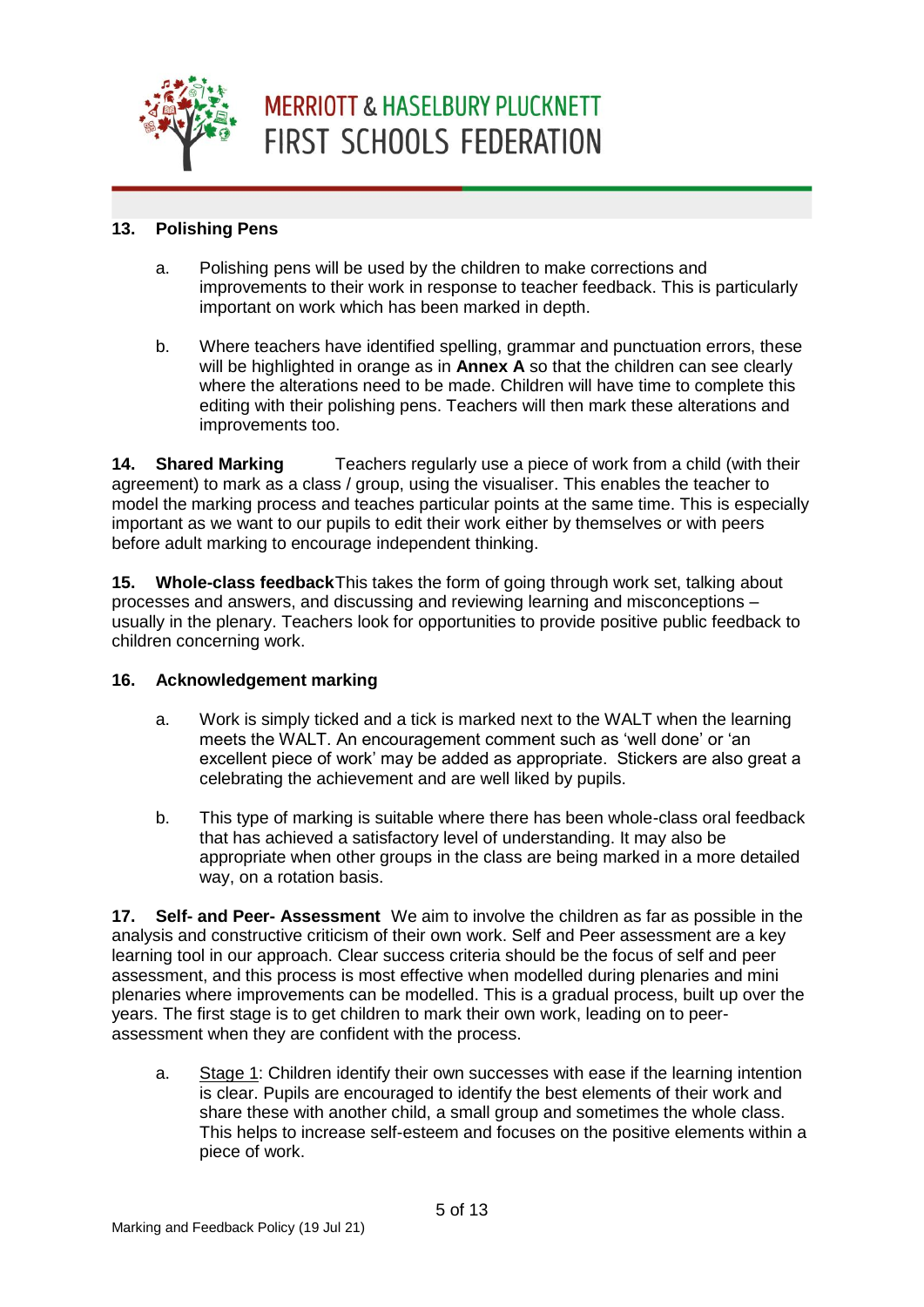

- b. Stage 2: When pupils are confident at stage 1, they can begin to identify areas in their work where improvements could be made. The pupil can then work with a response partner, or an adult, to affect an improvement.
- c. Stage 3: Children identify an area to be improved and make the improvement as part of the lesson. This can also work with pairs, especially when paired discussion is part of the class culture.

The above can be highlighted by these symbols:



Some plenaries will provide time for pupils to reflect on the WALT and to draw (neatly) a face:



means I understood this learning and I've achieved my objective.



means I achieved some aspects of the objective but I'm not sure about some of this learning.

means I don't feel confident with this learning. I'd like the chance to have another go.

The above allows us to see how children feel about their progress towards achieving the learning objective.

**18. Marking of Homework** When marking homework, teachers will ensure that individual efforts are acknowledged and praised. Comments will refer specifically to the content of the homework. When appropriate, suggestions for improvements will be made. Marking of homework will also serve to inform parents about a teacher's expectations. All other aspects of the marking and feedback policy also apply to homework.

### **19. The Role of Marking in Celebrating Achievement**

- a. Self-esteem is a significant factor in being a successful learner and high expectations can only be fulfilled if self-esteem is also being developed.
- b. All achievements are linked, as each build further confidence in future goals; links should be made explicit to children.
- c. Children should see learning as a continuum, in which they gradually progress.
- d. Some pupils may prefer to celebrate achievements privately, rather than publicly.
- e. Achievements will be celebrated through whole school assemblies, opportunities to visit other members of staff and Headteacher and classroom-based reward.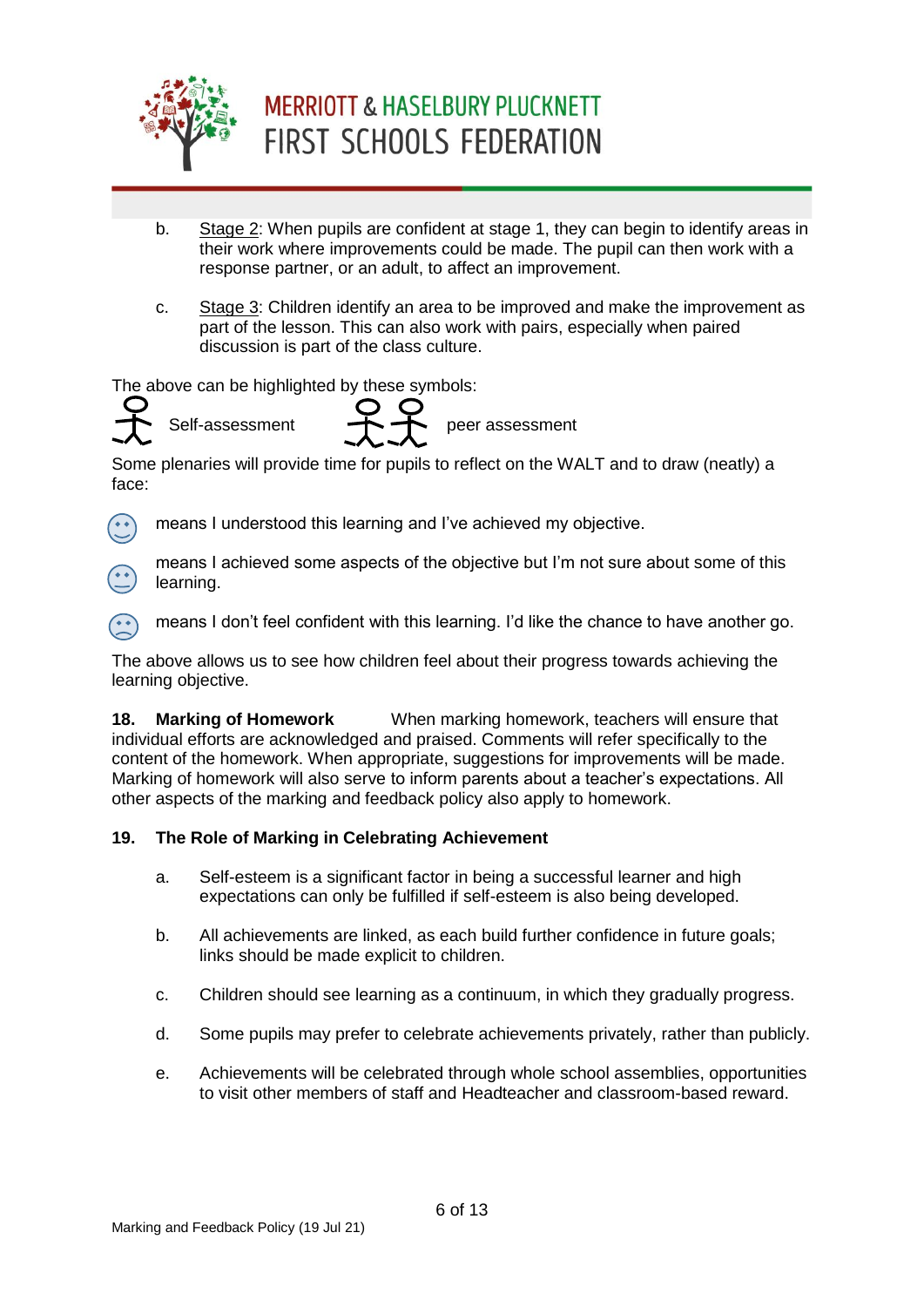

## **RESPONSIBILITIES**

**20. It is the responsibility of the Governors.** To monitor the consistent use of this policy across the school and to report back to the full Governing body annually.

### **21. It is the responsibility of the Head:**

- a. to ensure that the whole school has an effective Marking Policy which is fully understood by all staff and the policy is reviewed on an annual basis.
- b. to ensure the implementation of the whole school's Marking policy and to ensure that marking is regular and formative.
- c. to ensure agreed assessment procedures are adhered to.

### **22. It is the responsibility of all classroom teachers:**

- a. to ensure that all classwork and homework is marked regularly according to the whole school's marking policy.
- b. to keep a record of marks and levels achieved in accordance with the agreed procedures within the school (Pupil Progress Meetings).
- c. to explain the marking and assessment system to the pupils, using it to move each child's learning forward, involving parents where appropriate.
- d. to ensure that assessment information informs further curriculum planning.
- e. to display children's written learning creatively and care for children's work through correct storage.
- f. to provide evidence of marking on ALL pieces of work (Teacher led or TA led, Self-Assessment, Peer Assessment).

Annex:

- A. Agreed Marking Symbols
- B. Agreed Presentation
- C. Marking A Guide for Pupils
- D. A Guide for the Front of Children's Books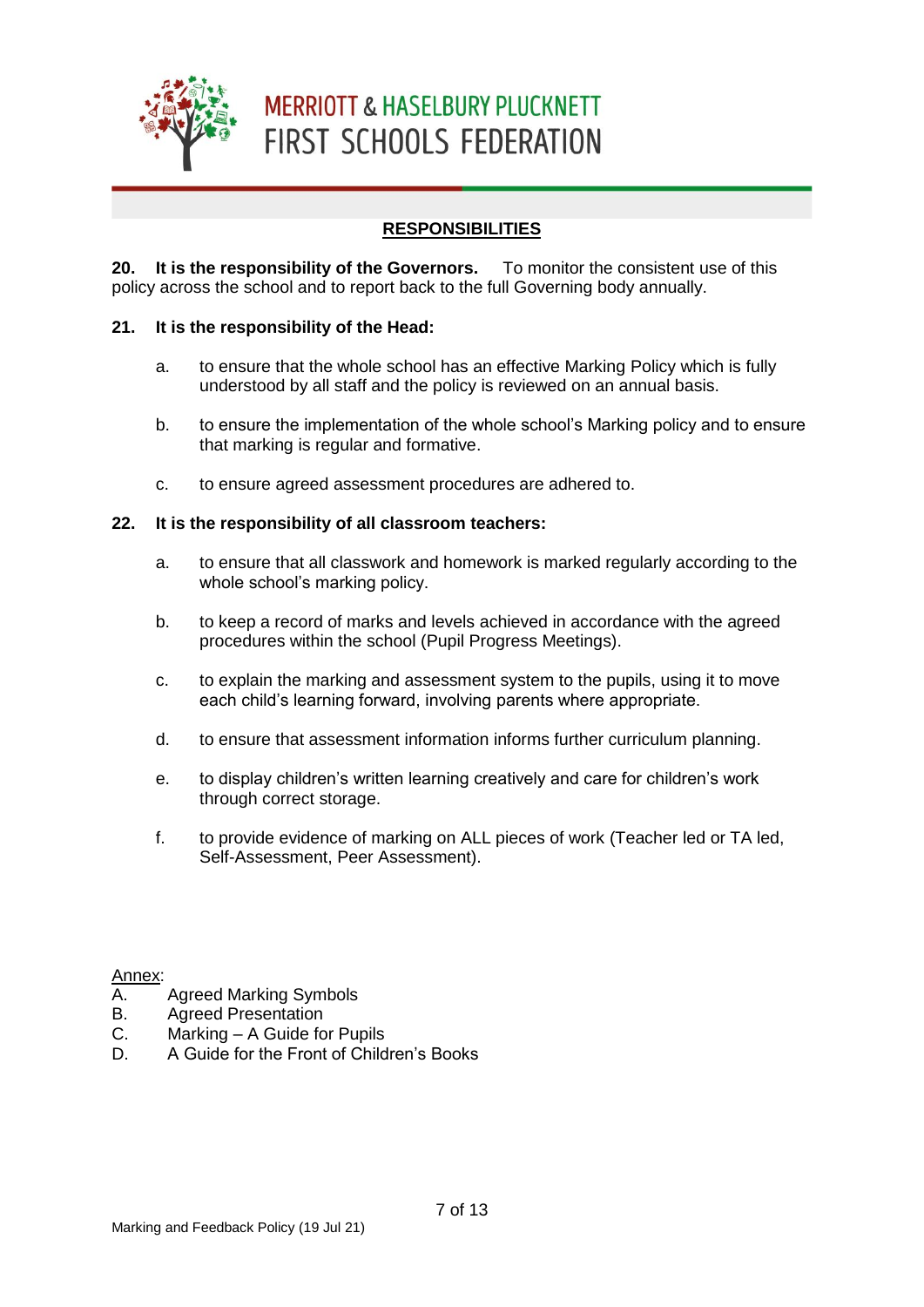

#### Annex A to Data Protection Policy

We talked about using a

ruler.

## **Agreed Marking Symbols**

Verbal feedback given use 'VF'

A speech bubble maybe also used to support all practitioners in the classroom supporting the next step.

We mark against the WALT and put a tick next to the WALT when learning meets it.

We mark using black pen and use the following symbols:

- 
- $√$  Indicate something good<br> $√√$  Indicate something excell Indicate something excellent
- // new paragraph / new line
- / finger space required

next steps (for developmental marking points)



## Spellings:

Underline word spelt incorrectly, children to find word spelt incorrectly and correct. Younger children may have the word written out for them. Children write it out three times.

Indicates letter case is wrong e.g.



Indicates punctuation errors e.g. The cat sat on the mat

## In Maths:

Ļ ł

- $\sqrt{\phantom{a}}$  Calculation is correct
- **.** Calculation needs correcting

To extend pupils learning in Maths lessons we often use 'Now try this ….' or

## **Support given in tasks**

We assume all work in books is completed independently and when support is given a symbol is marked by the work.

- T Teacher support for task
- TA TA support for task
- V Volunteer support for task

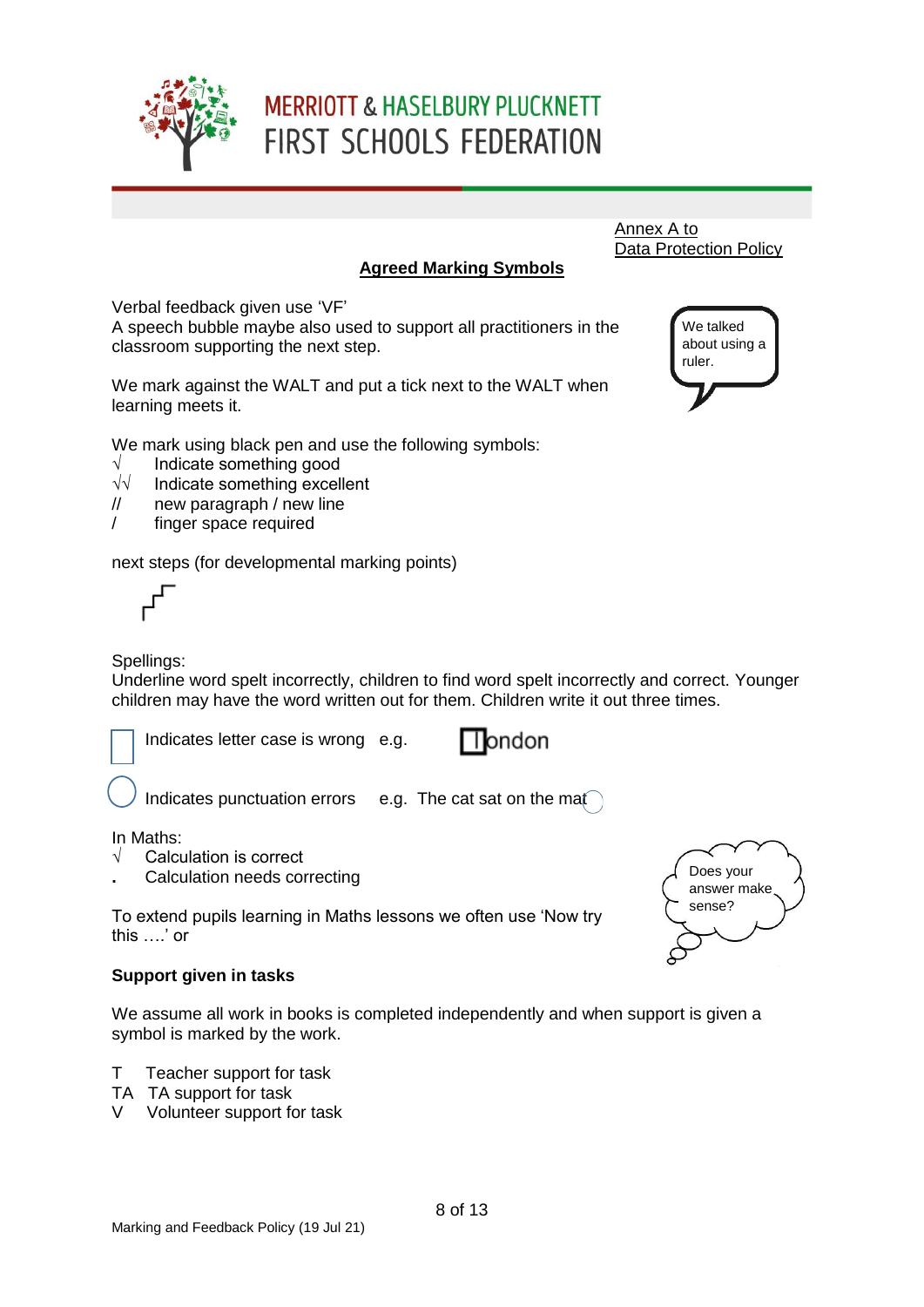

I Completed independently (only required where a support stamp or symbol has been used earlier in the same work and demonstrates progression in the task).

(We also use stamps for this sometimes)

#### **Self-assessment against WALT**:

- $\bigodot$ means I understood this learning and I've achieved my WALT.
- $\odot$ means I achieved some aspects of the WALT but I'm not sure about some of this learning.
- $\odot$ means I don't feel confident with this learning. I'd like the chance to have another go.

Or traffic lights where green, amber and red reflect the statements above

#### **Highlighter pens**

Often used in English lessons but is now to be extended to any lesson or subject as a way of identifying sections of work which meet the learning objectives / success criteria and parts which need editing / further thinking. This would be used when marking in depth.

- a. Orange Opportunity to perfect it.
- b. Green This is great work (e.g., highlighting words and phrases against the success criteria)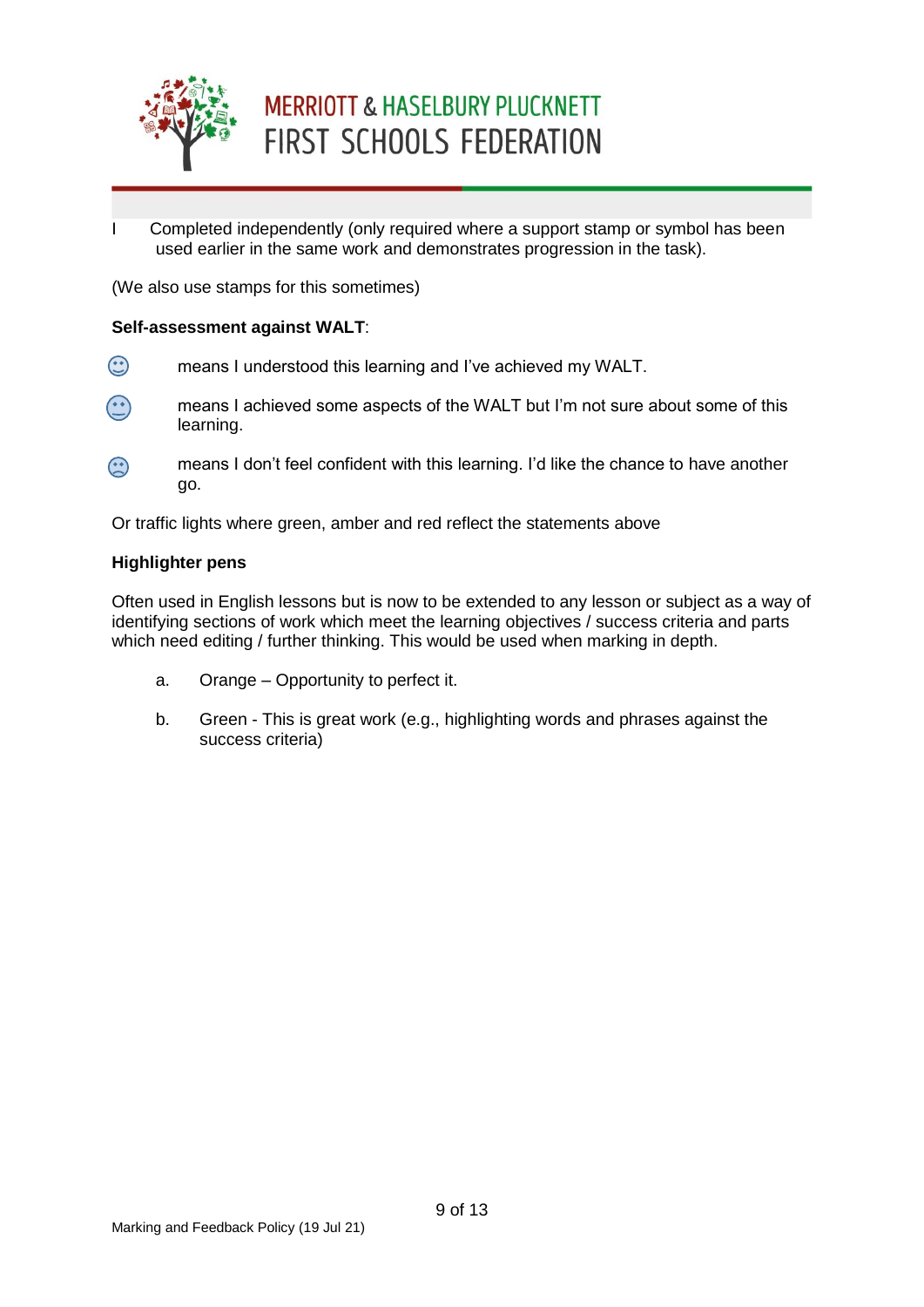

Annex B to Data Protection Policy

### **Agreed Presentation**

**1. Philosophy and Purpose** At Merriott and Haselbury First School we believe it is important that children:

- a. Take pride in their work.
- b. Present work in a manner appropriate to the subject, the purpose and the audience for which it is intended.
- c. Be taught presentation skills in a planned way, with progression and continuity across all key stages.
- d. Have high quality materials appropriate to age and need.
- e. Are encouraged to appreciate their materials and look after them.
- f. Are made aware of the expectations which should be appropriate to age and ability.
- g. Are positively encouraged to consistently achieve the standards set.
- h. Zero tolerance of poor standards of work. The class teacher (in liaison with TA) will decide whether this means re-doing written learning, 'time out' from breaks to complete etc. and will be dependent on the individual child.

The following sets out the guidelines for setting out and presentation for all key stages:

- a. Work will be dated using the short date.
- b. The WALT (We are learning to) will be included.
- c. A line will be missed after the date.
- d. Where a title is used and will be underlined from Y1 as children are developmentally ready.
- e. A line will be missed after the title.
- f. Before a new paragraph is started a line will be missed.
- g. Where speech marks are used every new speaker has a new line.
- h. Work will be aligned to the left-hand margin (no gap at the edge).
- i. The teacher will decide whether work should be ruled off or not when completed.
- j. Another line will be missed before beginning new work.
- k. In numeracy books, where squared paper is used, one square will be used for one digit/symbol.
- l. Foundation to Y2/3 pupils will write in pencil; crayons and felt tipped pens will not be used for formal written work.
- m. Pupils may use pen for written work from Y3, initially for display and handwriting work. The teacher will decide when work will be written in pen.
- n. All diagrams will be in pencil.
- o. Errors should have a single line through them or using an eraser sparingly.

A Presentation Charter is included at the front of children's books (**Annex D**)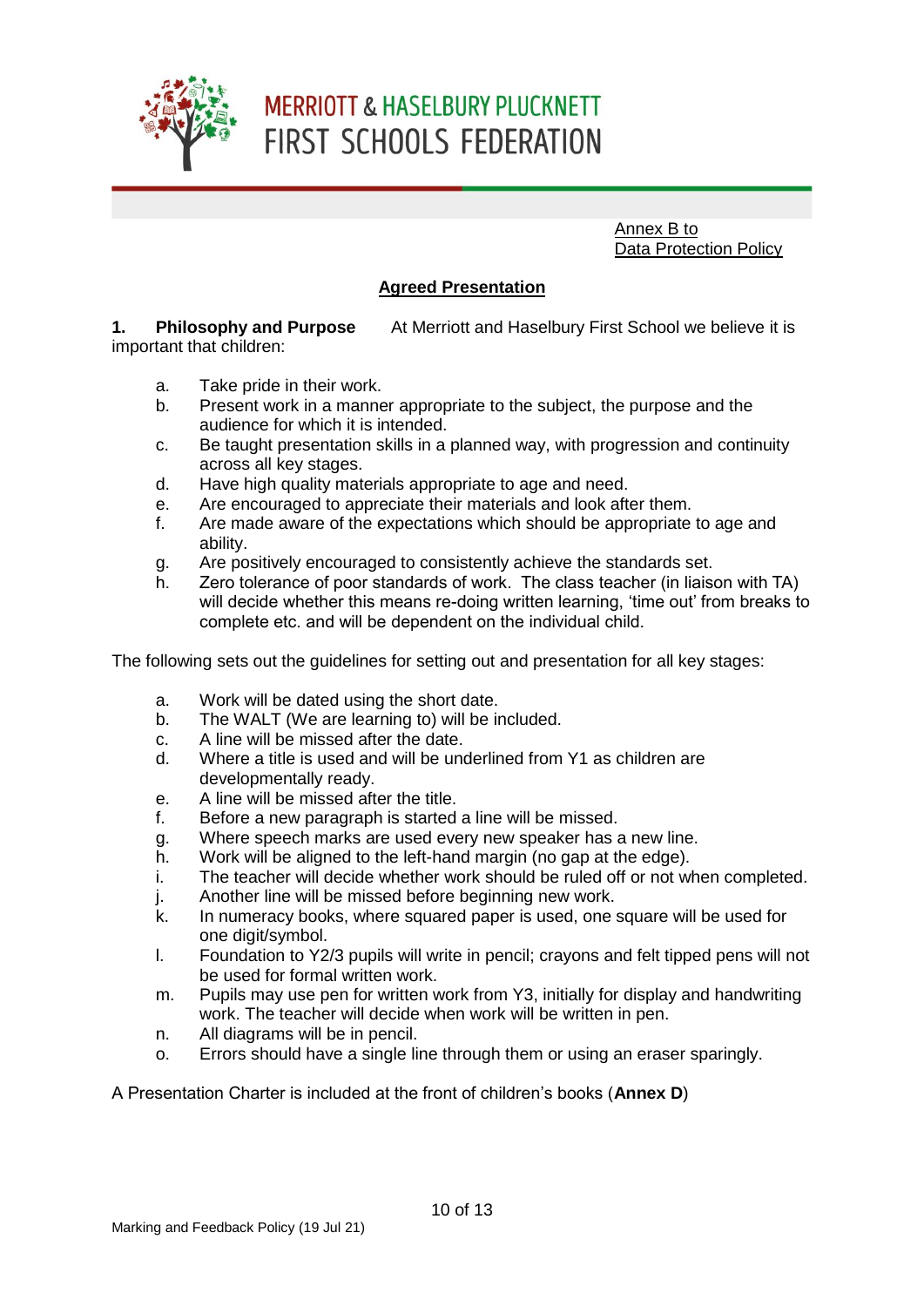

Annex C to Data Protection Policy

## **Marking – A Guide for Pupils**

### **1. WHY DO TEACHERS MARK?**

- a. So that you and your teacher know how well you have done.
- b. To let you know you have achieved the objective / targets.
- c. So that your teachers know how to help you in the future

### **2. HOW TEACHERS MARK**

- a. They talk to you about your work.
- b. They write comments for you to read.
- c. They use symbols to help you improve your work.
- d. You will see that not all your mistakes will be marked. This is because your teachers want to pick out one or two targets at a time. You can then work on these targets

### **3. HOW CAN YOU HELP YOURSELF?**

- a. Take care with your work.
- b. Check through when you have finished.
- c. Make sure you understand what you are expected to do.
- d. Read the comments in your book and make sure you know what they mean.
- e. Please ask a teacher if you are unsure.



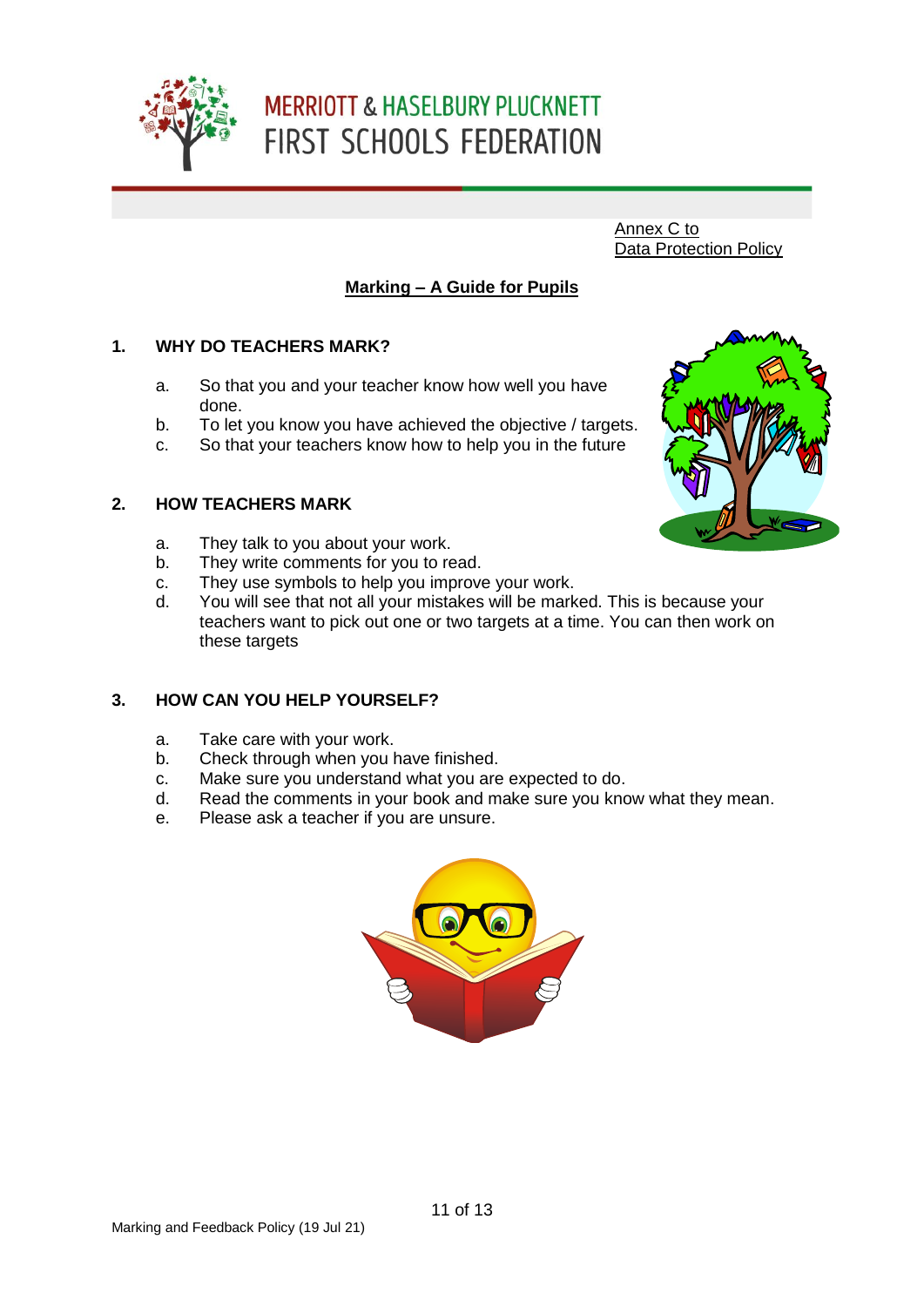

Annex D to Data Protection Policy

## **A Guide at the Front of Children's Books**

|                                                                                            | <b>Presentation Charter</b><br><b>Steps to Success</b>                                              |
|--------------------------------------------------------------------------------------------|-----------------------------------------------------------------------------------------------------|
|                                                                                            | I will take pride in my written work and look after my books.                                       |
|                                                                                            | I will make sure the date and the WALT is at the top of the page.<br>I will underline with a ruler. |
|                                                                                            | I will use a ruler and pencil to draw all lines.                                                    |
| mistake                                                                                    | I will put one neat line through any mistakes.                                                      |
|                                                                                            | I will glue sheets into my book carefully.                                                          |
| $\overline{2}$<br>9<br>$\overline{\bf 4}$<br>$\overline{z}$<br>3<br>5<br>6<br>$\mathbf{1}$ | I will put one digit in each square in my Maths book.                                               |
| write                                                                                      | I will write on the lines in my book.                                                               |
|                                                                                            | I will edit with my polishing pen neatly.                                                           |